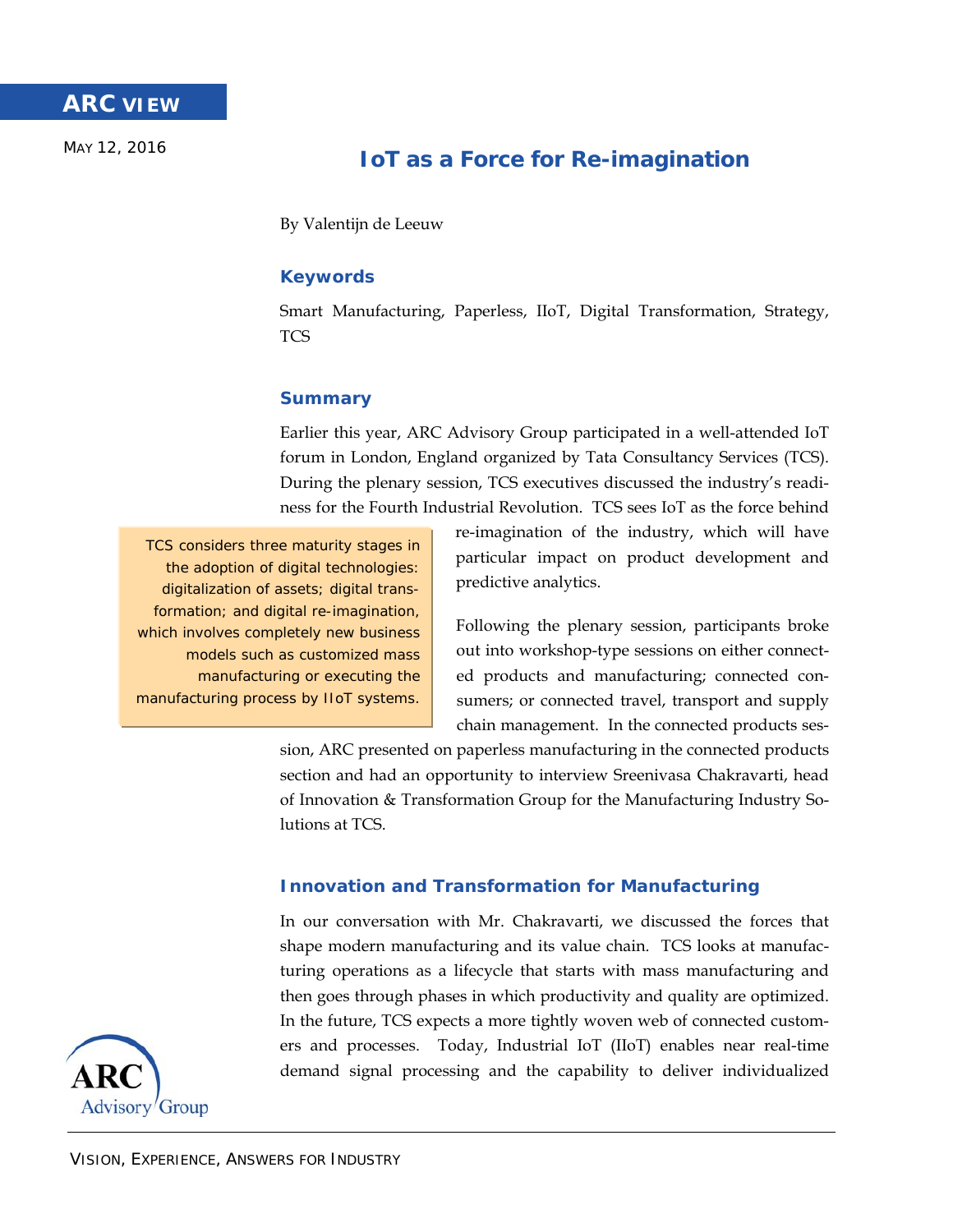products, also referred to as "segment of one," which represents the ultimate production agility for a manufacturing supply.

TCS believes that legacy systems in brownfield plants are a major hurdle to end-to-end digitalization. TCS sees its role as an IT services and consulting firm to facilitate the integration of those plants into the digital ecosystem. This includes providing architecture, including key technology strategic components such as a service bus, and connectivity to access data in traditional historians and equipment. The transition will happen gradually, guided by ROI for each investment phase and should deliver relatively quick payback.

Responding to our question about why industry appears to be so slow to adopt IoT despite the increasing number of supplier solutions, Mr. Chakravarti mentioned that the manufacturing environment is a complex system of systems for which it can be challenging to foresee all the possibilities and their consequences. TCS proposes using "virtual simulation" to better understand the behavior of the system, identify bottlenecks in the information flows, and deploy appropriate solutions. He considers this approach a key to help organizations effectively manage digital transformation.

Mr. Chakravarti commented that plants will continue to be measured against the same KPIs as in the past: OEE, yield, quality, safety etc. Digitalization pushes these parameters closer to the target values. Digitalization will also enable organizations to improve responsiveness, collaboration between members in the value chain, and increase compliance, while reducing the cost of making the improvements.

The manufacturing environment is a system of systems, and it is difficult to oversee which change makes the right impact, unless "virtual simulation" is used to understand the behavior of the system, identify bottlenecks, and remove these in a targeted manner.

Commenting on the roadmap to maturity for adopting digital technologies, Mr. Chakravarti explained that TCS considers three maturity stages: digitalization of assets, digital transformation, and digital reimagination.

In the first stage, assets, products, and processes are digitalized to streamline existing business processes.

This could include paperless manufacturing and compliance. In the second stage, digital transformation, business processes are revamped and new user experiences created by deploying mobile devices, social collaboration,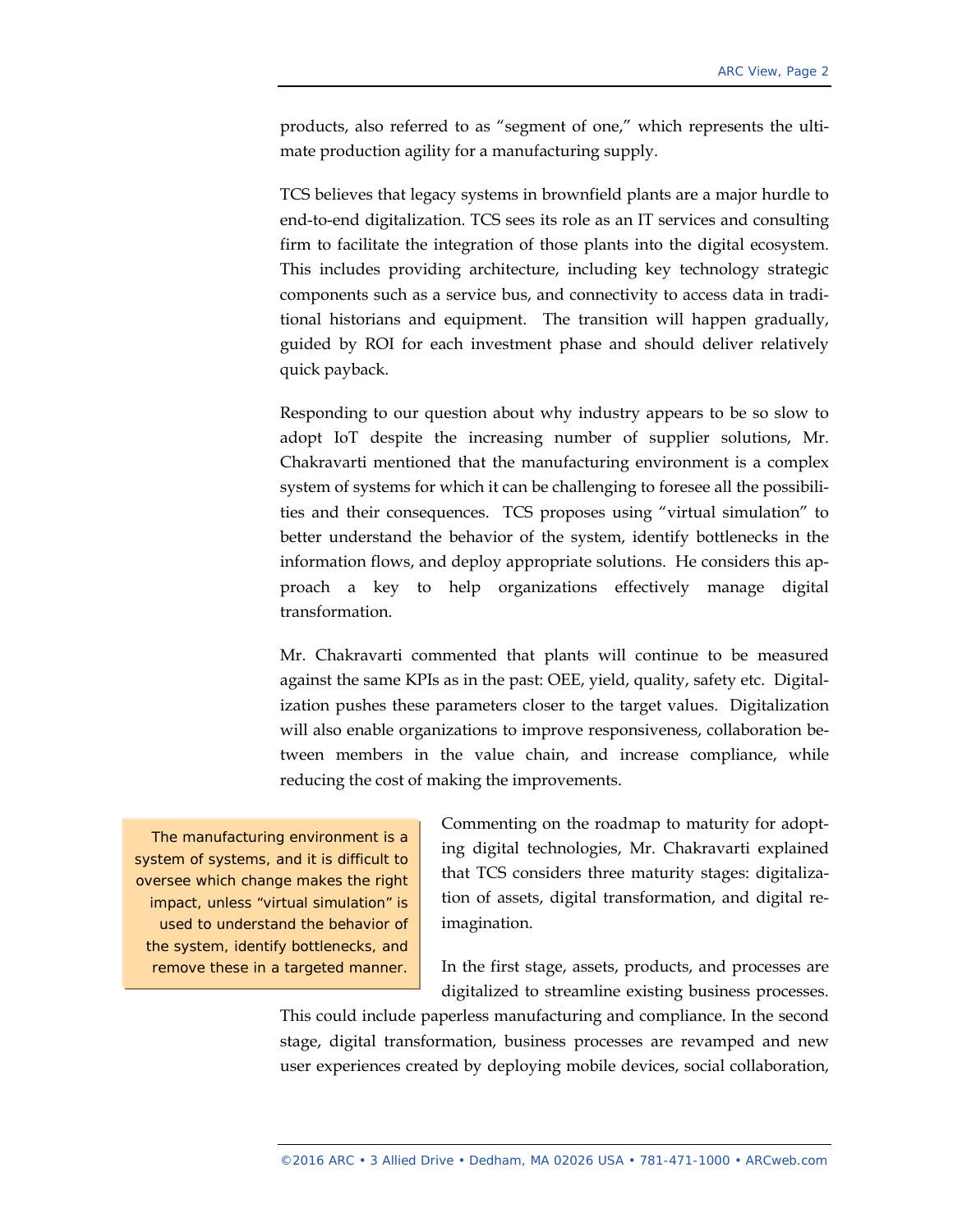or analytics. An example would be predictive maintenance using machine learning to predict failure of equipment. The third phase, digital reimagination, involves completely new business models. This could be customized mass manufacturing or executing the manufacturing process by IIoT systems. Plants could also leapfrog to higher levels of maturity without going through all stages.

We also discussed the challenge that the fast-changing technology landscape poses for decision makers and agreed that plants or companies need to select carefully those technologies and methodologies that correspond to their strategic intent and plant needs. They should avoid building another complex landscape, thereby replacing old legacy with new legacy systems and, instead, focus on scalable, expandable and maintainable solutions. Here, high degrees of interoperability and standardization are key.

#### **Connected Products and Paperless Manufacturing**

ARC's "Paperless Manufacturing" presentation resonated well with the previous discussion. In the presentation, we stressed that the need for innovation increases as manufacturing becomes more complex and competitive.

Since a competitive manufacturing base creates growth and builds resilience into the economy, governmental organizations worldwide (supplemented by industry-led organizations) have started initiatives to stimulate industrial innovation and increase competitiveness and growth. Some initiatives, such as Industry 4.0 or the Industrial Internet Consortium (IIC) focus on discrete manufacturing. Others, such as the Smart Manufacturing Leadership Coalition (SMLC), focus more on the process industry. However, concepts from either group can add value to any industry. Smart manufacturing technologies, including digital representations of equipment, products or processes; and intelligent digital technologies can be applied to three operational domains:

- Asset lifecycle management (ALM) and product lifecycle management (PLM)
- Manufacturing operations
- Supply chain operations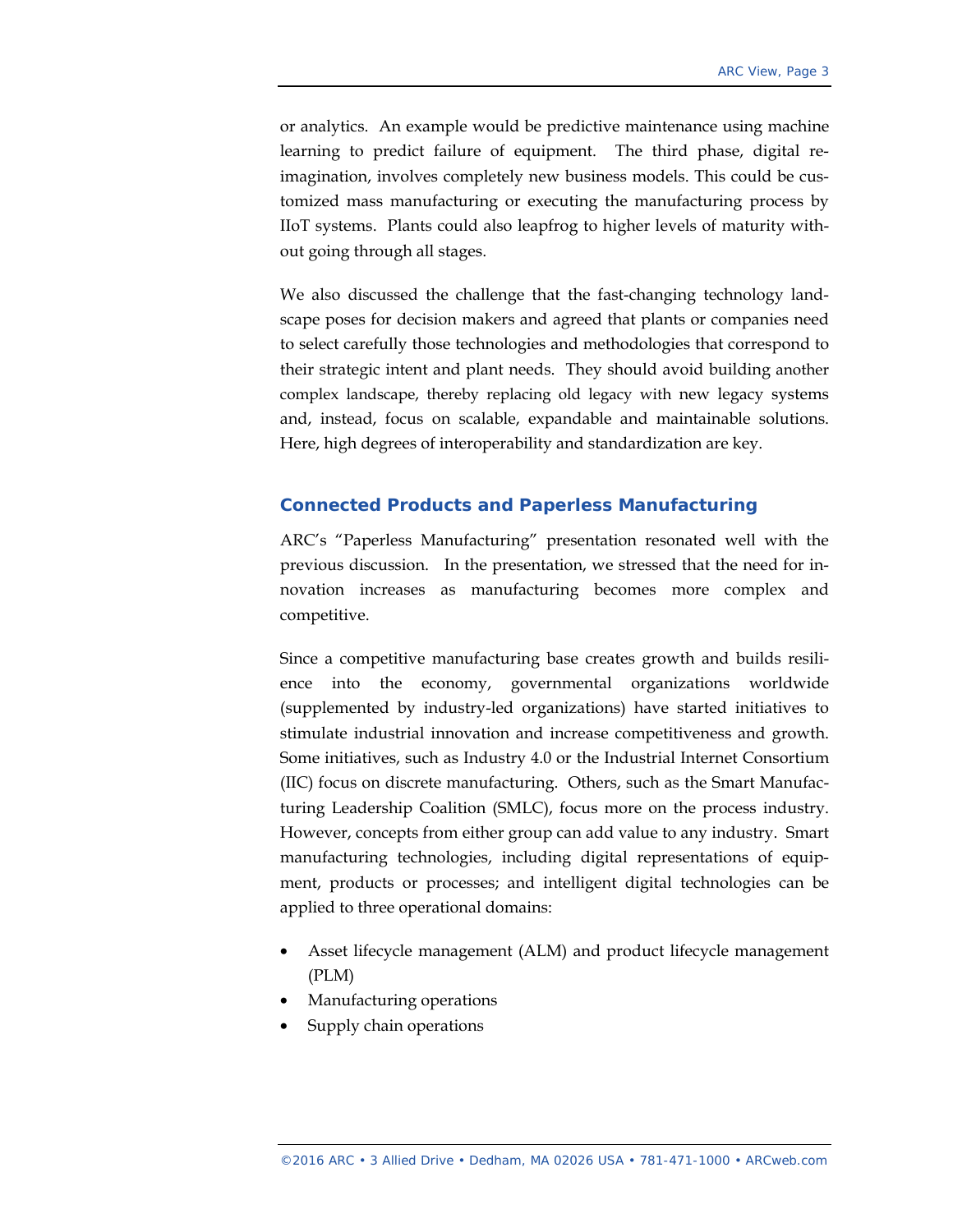ALM should be supported by seamless asset lifecycle information management (ALIM). Ideally, this provides an accurate and up-to-date digital image of the plant at any point in the lifecycle from the design, engineering and construction phases; through the operation and maintenance phase. Effective ALIM increases the accuracy of "as-maintained" information to enable safe operation and reduce both maintenance and compliance costs.

We're seeing an emerging technology landscape forming in manufacturing. This includes smart equipment connected to industrial asset analytics and internal staffs or third-party service providers. Operators use smart tools and connected methodology to be more efficient and accurate. Both inside and outside the fence, smart logistics and warehouses connect to a smart supply chain. Analytics applications taking in data from connected consumers and production facilities enable improved decision-making.



**Emerging Smart Production Environment Source: ARC Advisory Group** 

Today's decreasing product lifecycles combined with volatility in markets, demand, and pricing call for increased manufacturing agility. ARC expects supply chain volatility to increase. As a result, it's likely that supply chainrelated predictive and prescriptive analytics will become more important to